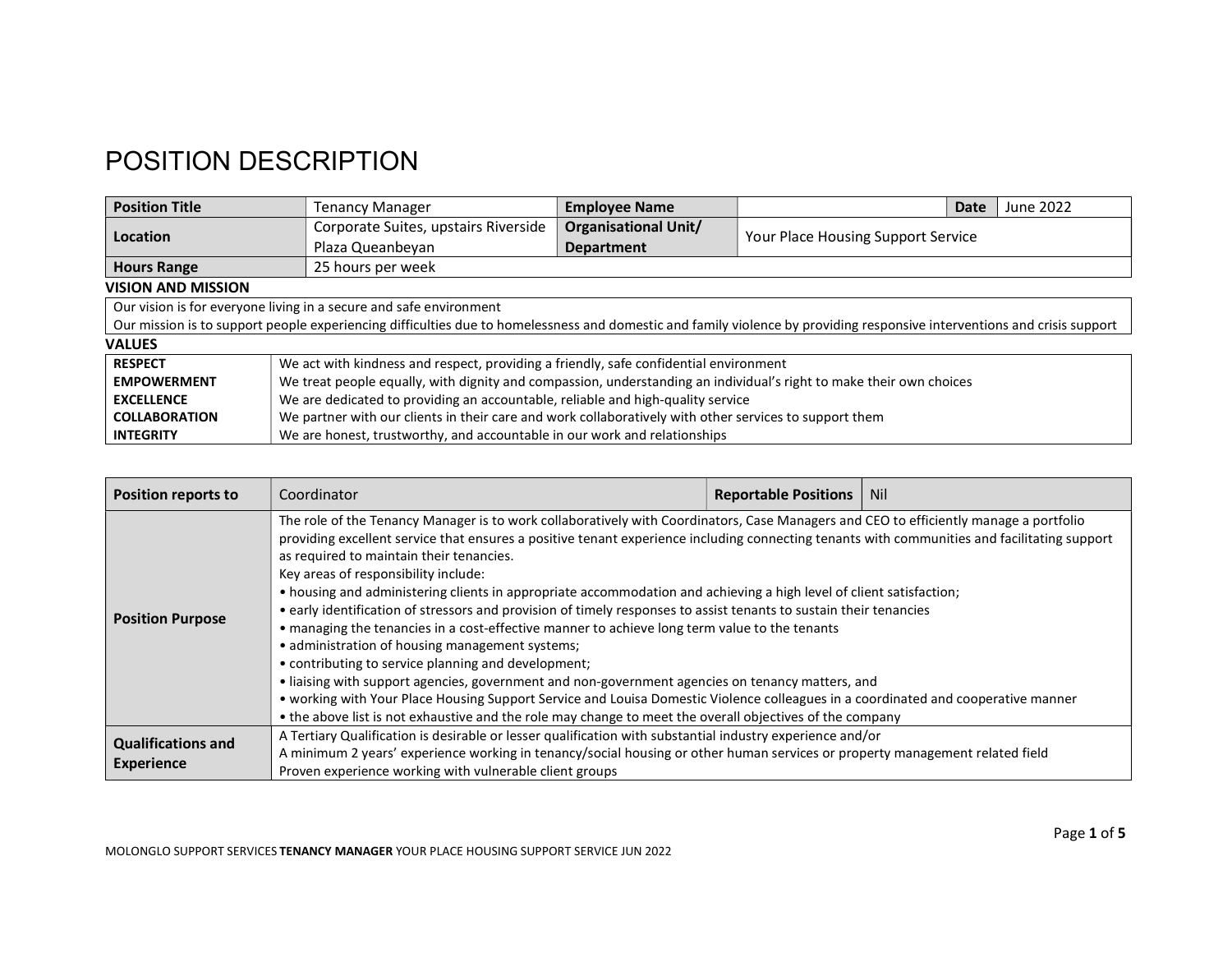| Prerequisites                        | <b>Current National Police Certificate</b><br>Current Working with Children Check<br>Current Adult First Aid Certificate<br>Integrity Checks | Eligibility to live and work in Australia<br>Current drivers' licence<br>Covid-19 Double Vaccinated |                                                                    |  |
|--------------------------------------|----------------------------------------------------------------------------------------------------------------------------------------------|-----------------------------------------------------------------------------------------------------|--------------------------------------------------------------------|--|
| Award (if applicable)                | Social Community Home Care and<br>Disability Services Industry Award 2010                                                                    | <b>Classification</b>                                                                               | Level 4                                                            |  |
| <b>Resource</b><br><b>Management</b> | Nil                                                                                                                                          | <b>Relationships</b>                                                                                | Liaise with Coordinators, case managers,<br>Administrators and CEO |  |
| <b>Delegation Level</b>              | TBA                                                                                                                                          | <b>Probationary period</b><br>3 months (with 8-week review)                                         |                                                                    |  |

| <b>Foundation Competencies Required</b>                           | <b>Behavioural Competencies Required</b>                          | <b>Technical Competencies Required</b>                                    |
|-------------------------------------------------------------------|-------------------------------------------------------------------|---------------------------------------------------------------------------|
| Willingness to work and act in a manner that delivers             | <b>Expectations in the role</b>                                   | Knowledge of housing management and tenancy law processes                 |
| effective:                                                        |                                                                   | with demonstrated skills in the following areas                           |
| <b>Quality / Continuous Improvement</b>                           | Communication                                                     | <b>Human Resources and Self Direction</b>                                 |
| Delivers practice that is in line with quality and compliance     | Verbal - confidently and clearly articulates facts and conveys    | Participates in and responds to supervision                               |
| standards                                                         | information in a manner appropriate to the target audience        | Ensures practice is in line with behavioural competencies                 |
| Contributes to the development of evidence-based practice         |                                                                   | Maintains awareness of own skills strengths and identifies any gaps       |
| Records stakeholder / tenant complaints and feedback              | Written - clear and concise presentation of information and       | Seeks, and is open to, feedback on own effectiveness                      |
| Participates individually and by team in reviewing feedback       | messages in such a way that conveys understanding and             | Proactively identifies areas for self-development                         |
| Offers suggestions to improve practice as appropriate             | retention of the content (includes the production of reports,     | Actively works to address skills and knowledge gaps in line with training |
| Acts to implement improvement plans                               | project briefs, correspondence, emails, leaflets)                 | and supervision plan                                                      |
| Planning and Organising - Time and Task Management                | <b>Responsibility and Accountability</b>                          | Strategic Planning / Strategic Focus (Contributing / shaping long term    |
| Performs own role and responsibilities effectively                | Understands the role and its responsibilities. Takes personal     | organisational plans)                                                     |
| Manages time and responsibilities effectively                     | accountability for actions and decisions                          | Supports the achievement of organisational goals                          |
| Prioritises work and addresses what is most urgent, plans         |                                                                   | Provides input and feedback for ongoing planning                          |
| for important tasks                                               |                                                                   | Adheres to action plan and KPI's in day-to-day work                       |
| Uses tools effectively to assist with planning and organising     |                                                                   |                                                                           |
| <b>Diversity and Conflict Resolution</b>                          | <b>Person Centred / Client Focus</b>                              | Financial / Resource Management (provides effective managing              |
| Recognises and respects differences in cultural background        | Listens and understandings tenant / client perspective;           | / overseeing the use of financial resources)                              |
| Responds in culturally appropriate ways                           | anticipating their needs, giving high priority to secure          | Handles finances and records accurately and in accordance with policy and |
| Recognises and respects issues of diversity in service provision  | satisfaction. (internal, external and clients)                    | in line with delegations                                                  |
|                                                                   |                                                                   | Ensure minimisation of costs where possible and appropriate               |
|                                                                   |                                                                   | Ensures care in use of property and equipment                             |
| <b>Creativity and Innovation</b>                                  | <b>Collaboration and Team Work</b>                                | Organisational Capability - (provides effective skills, knowledge,        |
| Identifies the similarities and differences between current and   | Actively participating in and contributing to team effectiveness; | expertise and structures to fulfil organisational objectives)             |
| past situations                                                   | taking action that considers the perspective and needs of         | Provides technical input in role                                          |
| Looks at information and sees patterns, trends and missing pieces | others; being aware of the effect of behaviour on others          | Ensures adequate and up to date knowledge to undertake role               |
| Is prepared to 'have a go' at trying new ways of doing things or  |                                                                   | Provides feedback on areas for skill development and training needs       |
| others' ideas                                                     | Managing Relationships - builds and maintains positive,           |                                                                           |
|                                                                   | productive and mutually beneficial working relationships          |                                                                           |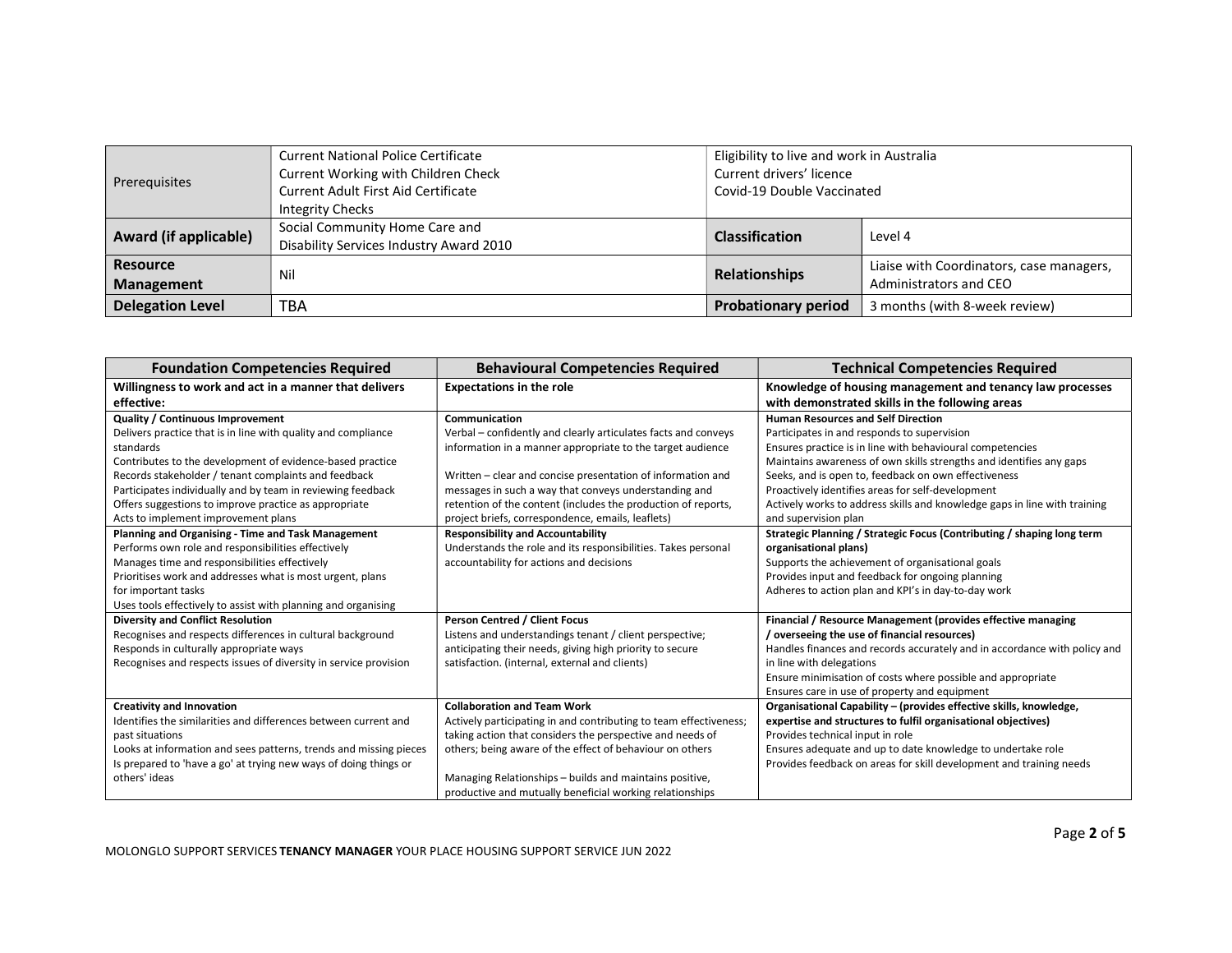| Questions currently accepted ways of doing things         |  |
|-----------------------------------------------------------|--|
| Thinks in terms of options when<br>i identifying solution |  |
|                                                           |  |

| <b>Key Result Areas</b>                                                                                                                                                  | <b>Key Activities</b>                                                                                                                                                                                                                                                                                                                                                                                                                                                                                                                                                                                                                                                                                                                                                                                                                                                                                                                                                                                                                                                                                                                                                                                                                                                                                                                                                                                                                                                                                                                                                                           | <b>Standard Measures</b>                                                                                                                                                                                                                                                                                                                                                                                                                                                                                                                                                                                                                                                                                                                                                                                                                                                                                                                                                                                                                                                                                                                                                                                                                                                                                                                                                                                                                                                                                                                                                                                           |
|--------------------------------------------------------------------------------------------------------------------------------------------------------------------------|-------------------------------------------------------------------------------------------------------------------------------------------------------------------------------------------------------------------------------------------------------------------------------------------------------------------------------------------------------------------------------------------------------------------------------------------------------------------------------------------------------------------------------------------------------------------------------------------------------------------------------------------------------------------------------------------------------------------------------------------------------------------------------------------------------------------------------------------------------------------------------------------------------------------------------------------------------------------------------------------------------------------------------------------------------------------------------------------------------------------------------------------------------------------------------------------------------------------------------------------------------------------------------------------------------------------------------------------------------------------------------------------------------------------------------------------------------------------------------------------------------------------------------------------------------------------------------------------------|--------------------------------------------------------------------------------------------------------------------------------------------------------------------------------------------------------------------------------------------------------------------------------------------------------------------------------------------------------------------------------------------------------------------------------------------------------------------------------------------------------------------------------------------------------------------------------------------------------------------------------------------------------------------------------------------------------------------------------------------------------------------------------------------------------------------------------------------------------------------------------------------------------------------------------------------------------------------------------------------------------------------------------------------------------------------------------------------------------------------------------------------------------------------------------------------------------------------------------------------------------------------------------------------------------------------------------------------------------------------------------------------------------------------------------------------------------------------------------------------------------------------------------------------------------------------------------------------------------------------|
| <b>Tenancy Management</b><br>The tenancy manager works<br>collaboratively with the tenancy, SHS<br>programs and administration and to<br>achieve the organisations goals | The Tenancy Manager's primary focus is:<br>Allocating housing in accordance with Molonglo policies and procedures<br>٠<br>Managing tenancies in accordance with Molonglo Tenancy Pathway Planning<br>$\bullet$<br>Framework and overall policies and procedures;<br>$\bullet$<br>Identify tenant support needs in conjunction with the tenant and ensure support<br>$\bullet$<br>referrals are made to assist tenant's housing/lifestyle needs<br>Adopt early intervention practices to ensure tenancy disputes are minimised and,<br>٠<br>where they arise, are identified and dealt with appropriately and promptly<br>Maintain regular contact with tenants and support services to ensure tenancies<br>$\bullet$<br>are sustained<br>Resolving issues and concerns raised by tenants with respect and consideration;<br>$\bullet$<br>Ensure all complaints and incidents are recorded in the register and are<br>$\bullet$<br>immediately advised to the appropriate person as per Molonglo policy and<br>procedures;<br>Assistance with rent assessments and the necessary rent adjustments when<br>$\bullet$<br>required;<br>Liaising with tenants and lessors on a regular basis;<br>$\bullet$<br>Following the Molonglo tenant application and allocation policy and procedures;<br>$\bullet$<br>Maintaining tenancy records;<br>٠<br>Issuing relevant notices under the Residential Tenancies Act NSW 2010 and<br>$\bullet$<br>Following procedures for dealing with tenancy disputes as developed by<br>٠<br>Community Housing and Molonglo Support Services policies and legislation | Allocation co-ordinated to achieve tenant turnaround targets, of<br>vacancies of 7 days or less.<br>Ensure Tenancy Pathway Planning identifies tenant support needs and<br>$\bullet$<br>is completed on the agreed cycles with tenants. Ideally every 3 months<br>and no longer than every 6 months.<br>Ensure that Tenancy Plans are completed, logged and saved in CIMS<br>$\bullet$<br>and tenant has been provided a copy of the plan no later than 24 hours<br>following plan meeting.<br>Tenant Satisfaction - ensuring early intervention responses are in place<br>٠<br>when issues arise or are identified in tenancy pathway process.<br>Ensure Coordinators are updated on any serious tenancy issues as they<br>progress.<br>Tenant Satisfaction - ensuring issues and complaints raised by tenants<br>and stakeholders are managed in accordance with Molonglo Support<br>Services policy, procedures and core business values.<br>Administration tasks completed in a timely and accurate manner.<br>Preparing applications and attending NSW Civil & Administrative<br>Tribunal (NCAT) as required, and within the related legislation<br>frameworks.<br>Working collaboratively with property and admin teams ensuring<br>tenant exits are completed within 2-4 weeks of exit.<br>Ensure all enquiries and phones are responded to in a timely manner<br>Accurate and detailed notes, contact log notes are entered for each<br>and every tenant contact and query in CIMS.<br>Ensuring that rent reviews are checked every 6 months in accordance<br>with Molonglo Support Services rent policies |

| <b>Key Result Areas</b> | <b>Key Activities</b>                                                                                                                                                             | <b>Standard Measures</b>                                                                                                                                |
|-------------------------|-----------------------------------------------------------------------------------------------------------------------------------------------------------------------------------|---------------------------------------------------------------------------------------------------------------------------------------------------------|
| Governance              | Understand and adhere to Molonglo Support Services policies and procedures,<br>mission and values<br>Apply knowledge and adhere to all relevant legislative and policy frameworks | Works in line with Behavioural Competencies<br>Complies with legislation and Molonglo Support Services Policy and<br>Procedures when managing tenancies |
|                         | including<br>Residential Tenancies Act NSW 2010<br><b>Community Housing NSW</b><br>NSW Land and Housing Corporation (LAHC)                                                        | <b>Complies with Delegations</b>                                                                                                                        |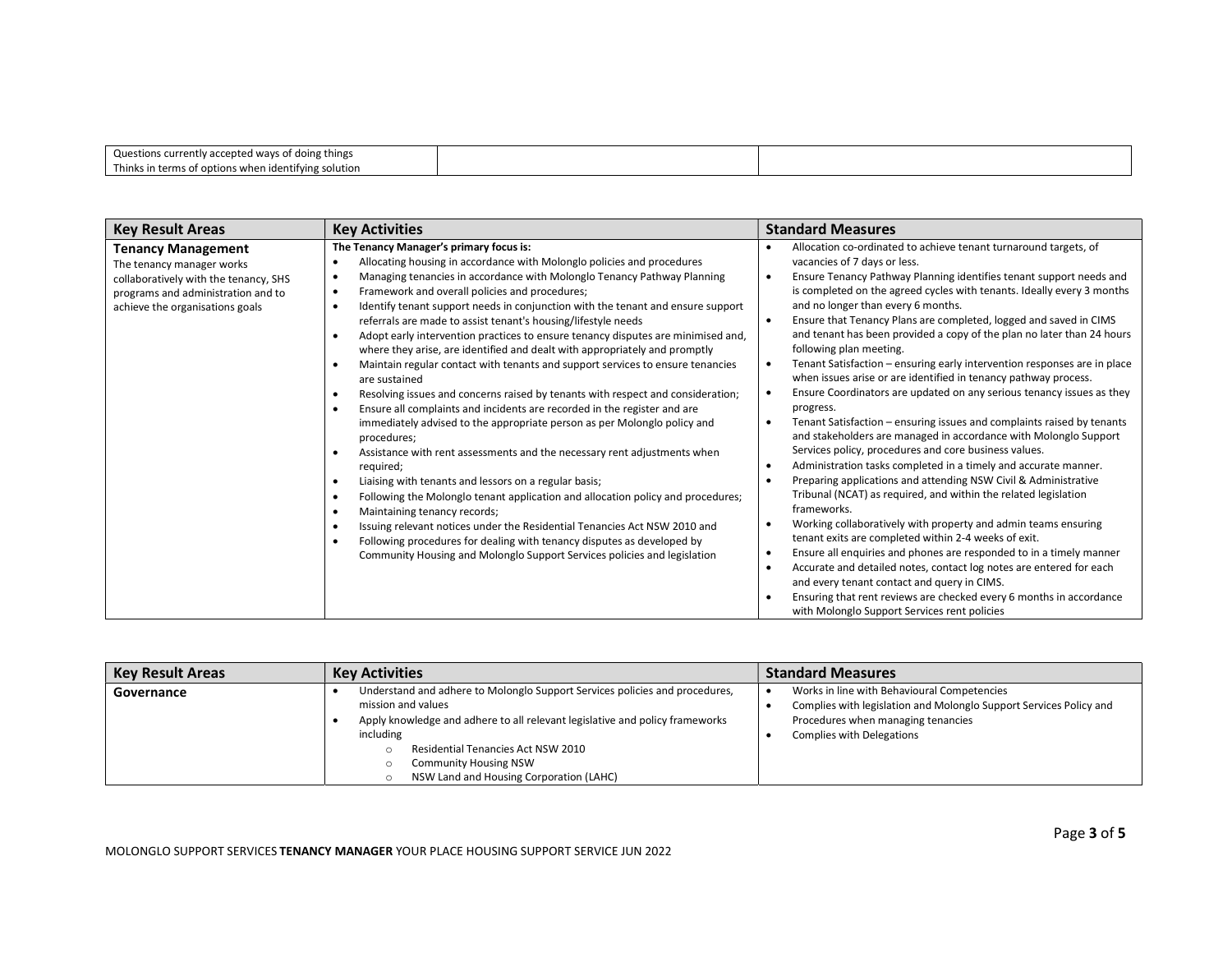| <b>Liaison with NSW Land and</b><br><b>Housing Corporation, DCJ NSW</b><br><b>Housing and Argyle Community</b><br>Housing, Barnardos and others<br>The Tenancy Manager is<br>required to work cooperatively with the<br>government and other community | Deliver a high level of client service in line with the Molonglo Support Services<br>$\bullet$<br><b>Client Services Charter</b><br>Adhere to delegations for decision making and financial matters<br>$\bullet$<br>Provide accurate and detailed reporting as required<br>$\bullet$<br>Ensure privacy and confidentially is maintained at all times<br>$\bullet$<br>Implement Operational Agreements and contracts relevant to our tenants,<br>$\bullet$<br>including allocations, nomination rights and funding streams for programs under<br>portfolio<br>Comply with all Molonglo workplace health and safety related policies and<br>$\bullet$<br>procedures<br>Prepare reports and collect data as required<br>$\bullet$<br>Maintain liaison with Departmental officers primarily in the area of allocations,<br>٠<br>and where appropriate maintenance/upgrades and inspections.<br>Have a working knowledge of the Funding Agreements and Program guidelines<br>$\bullet$<br>for all housing programs. | Allocations in line with policy and timeliness to achieve Government<br>$\bullet$<br>tenant turnaround targets<br>Administration tasks complete in a timely and accurate manner<br>$\bullet$                                                                                                                                                                                                                                                                                                                                                                                                                                                                                                                                                                                                                                                                                                     |
|--------------------------------------------------------------------------------------------------------------------------------------------------------------------------------------------------------------------------------------------------------|----------------------------------------------------------------------------------------------------------------------------------------------------------------------------------------------------------------------------------------------------------------------------------------------------------------------------------------------------------------------------------------------------------------------------------------------------------------------------------------------------------------------------------------------------------------------------------------------------------------------------------------------------------------------------------------------------------------------------------------------------------------------------------------------------------------------------------------------------------------------------------------------------------------------------------------------------------------------------------------------------------------|--------------------------------------------------------------------------------------------------------------------------------------------------------------------------------------------------------------------------------------------------------------------------------------------------------------------------------------------------------------------------------------------------------------------------------------------------------------------------------------------------------------------------------------------------------------------------------------------------------------------------------------------------------------------------------------------------------------------------------------------------------------------------------------------------------------------------------------------------------------------------------------------------|
| housing organisations<br><b>Financial Management</b>                                                                                                                                                                                                   | Controlling expenditure<br>٠<br>Recovering damages and other tenant charge costs in a timely fashion<br>$\bullet$<br>Recovering rent and repairs arrears in a timely fashion<br>$\bullet$<br>Keeping appropriate financial records.<br>٠                                                                                                                                                                                                                                                                                                                                                                                                                                                                                                                                                                                                                                                                                                                                                                       | All expenditure approved within delegation limits<br>Ensure vacancy times are minimised, and raise issues with the<br>$\bullet$<br>Coordinator when vacancy times are expected to increase.<br>Work within the LAHC Asset Management framework and Community<br>$\bullet$<br>Housing timeframe standards to ensure repairs timeframes are<br>minimised<br>When property care or damage issues are raised by the Tenants or Case<br>$\bullet$<br>Managers / Coordinators following routine inspections discussion with<br>tenant to put payment plan in place for cost of repairs immediately or<br>within 7 days of inspection<br>Purchase orders completed and processed in a timely and accurate<br>$\bullet$<br>manner<br>Work collaboratively with services to manage Rent and Repairs arrears<br>$\bullet$<br>targets.<br>Reviewing rental and repairs ledgers with tenants every 3 months. |

| <b>Key Result Areas</b>                                 | <b>Key Activities</b>                                                                                                                                                                                  | <b>Standard Measures</b>                                                                                                                                                                                                                                                                                                                                                                |
|---------------------------------------------------------|--------------------------------------------------------------------------------------------------------------------------------------------------------------------------------------------------------|-----------------------------------------------------------------------------------------------------------------------------------------------------------------------------------------------------------------------------------------------------------------------------------------------------------------------------------------------------------------------------------------|
| <b>Tenant Engagement and</b><br><b>Community Events</b> | Assist in the implementation of tenant engagement activity<br>Assist in the planning and implementation of events – community<br>Assist in the co-ordination of specific project events as appropriate | Feedback demonstrates high levels of satisfaction<br>Work collaboratively with the Tenant and Coordinators to ensure a<br>minimum of quarterly visits and / or community engagement activities<br>Attend community engagement events together as required.<br>Assist the Coordinators to develop engagement plans based on your<br>knowledge and experience with tenants and complexes. |